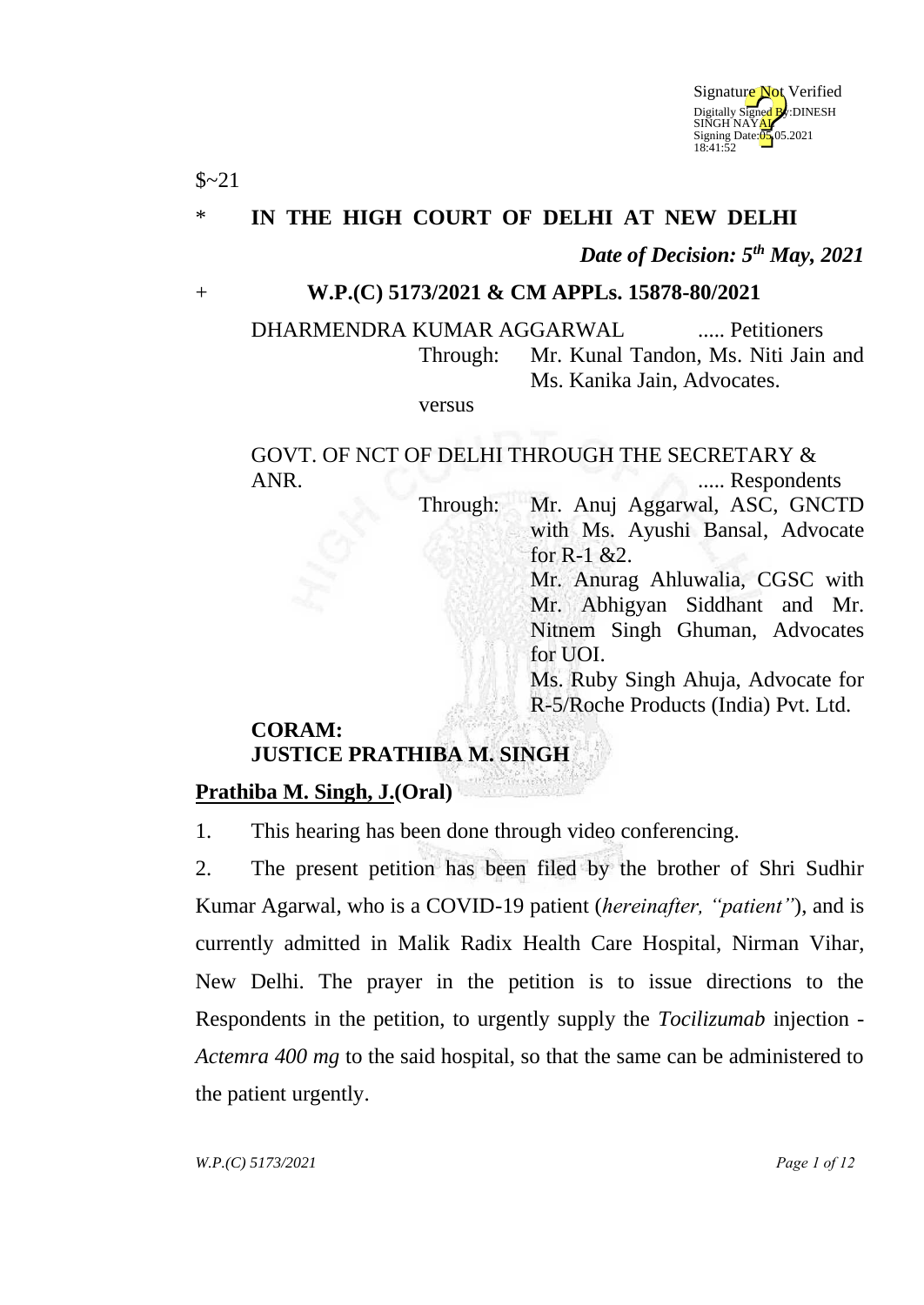

3. The patient was detected as positive for COVID-19 on 30th April 2021 and a CT scan is stated to have been conducted on him. He was diagnosed with multiple patchy areas in his lungs and with COVID-19 pneumonitis. On 3rd May, 2021, the medical condition of the patient deteriorated, and he was admitted to the said hospital. He is currently stated to be on high-flow oxygen as also BiPAP. The doctors at the said hospital, on 4th May, 2021, prescribed the drug- *Tocilizumab 400 mg* for being administered to the patient. However, despite repeated efforts, it is the case of the Petitioner, that the said drug/ injection has not been made available for its administration to the patient. He submits that the condition of the patient is continuously deteriorating, and the said drug is urgently required.

4. The matter was taken up on the morning session today, and the Petitioner has, thereafter, filed certain further documents on record during the lunch hour, as per which, the concerned doctor at the Malik Radix Health Care Hospital has also reported that the patient has not responded to the injection *Bevacizumab 400mg* and thus, requires injection *Tocilizumab 400 mg* for recovery.

5. Ld. Counsel for the Petitioner has emailed an amended memo of parties, during the lunch hour, wherein the Petitioner now seeks to implead the GNCTD, Drug Controller of Delhi, Union of India, Drugs Controller General of India and Roche Products (India) Pvt. Ltd. He orally also seeks the impleadment of the Union of India, through the Secretary, Department of Pharmaceuticals. Ordered accordingly. The amended memo of parties, be filed by 5 P.M today by the Petitioner's Counsel and emailed to the court master accordingly.

*W.P.(C) 5173/2021 Page 2 of 12* 6. The Respondent no.5, Roche Products (India) Pvt. Ltd., (*`Roche*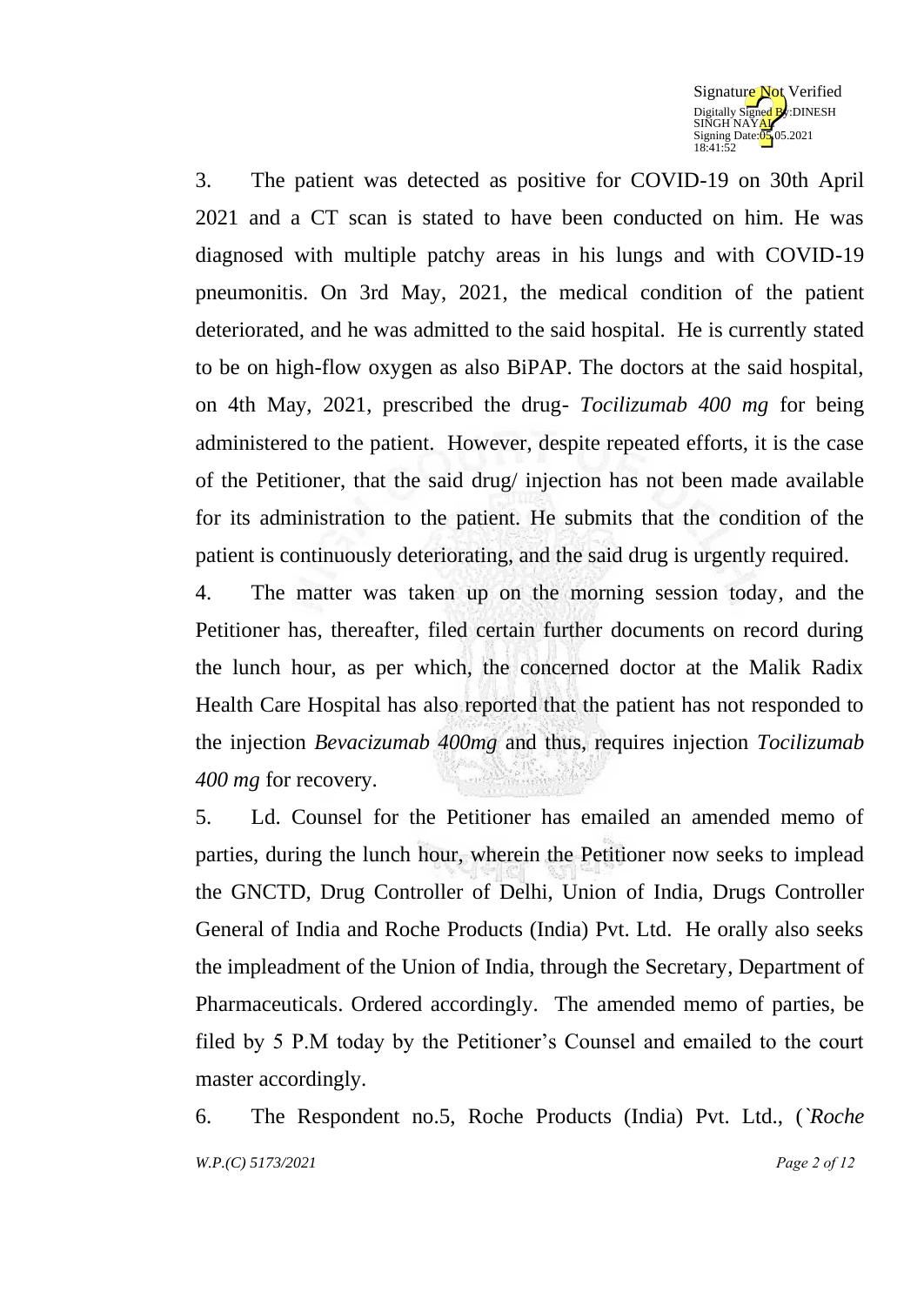

*India'*) has been impleaded on the ground that it is the company dealing with the Tocilizumab injection Actemra, which has been prescribed for the patient. Ms. Ruby Singh Ahuja, ld. Counsel, has appeared for Roche India, before this Court, and submits that she was informed of the filing of the present writ petition and the impleadment of Roche Products (India) Pvt. Ltd., by ld. Counsel for the Petitioner during the lunch hour around 2 pm, and accordingly, she has entered appearance in the matter when it was taken up at 2.30pm.

7. The issues relating to the shortage of *Tocilizumab* injection have been highlighted previously by the Supreme Court in its order dated 30th April, 2021 in *Suo Moto WP(C) No. 3/2021* titled *In Re: Distribution of Essential Supplies and Services during the pandemic*, as also by the ld. Division Bench of this Court in the order dated 20th April, 2021, in *WP(C) 3031/2020* titled *Rakesh Malhotra v. GNCTD*.

8. The Supreme Court has, in *Suo Moto WP(C) No. 3/2021 (supra)* in paragraphs 42 to 46 as also 51 & 54 captured the position relating to various drugs such as *Remdesivir* and *Favipiravir*, as also *Tocilizumab*. The scheme of the Patents Act and the provisions relating to compulsory licensing etc., have also been considered in the said order of the Supreme Court. The relevant portion of the order of the Supreme Court is set out below:

## *"F. Potentiality of Compulsory Licensing for vaccines and essential drugs*

*42 Several drugs that are at the core of the COVID treatment protocol are under patents in India including Remdesivir, Tociluzumab and Favipiravir. On 2 October 2020, a communication was issued by the UOI, along with South Africa, to the Council for Trade-*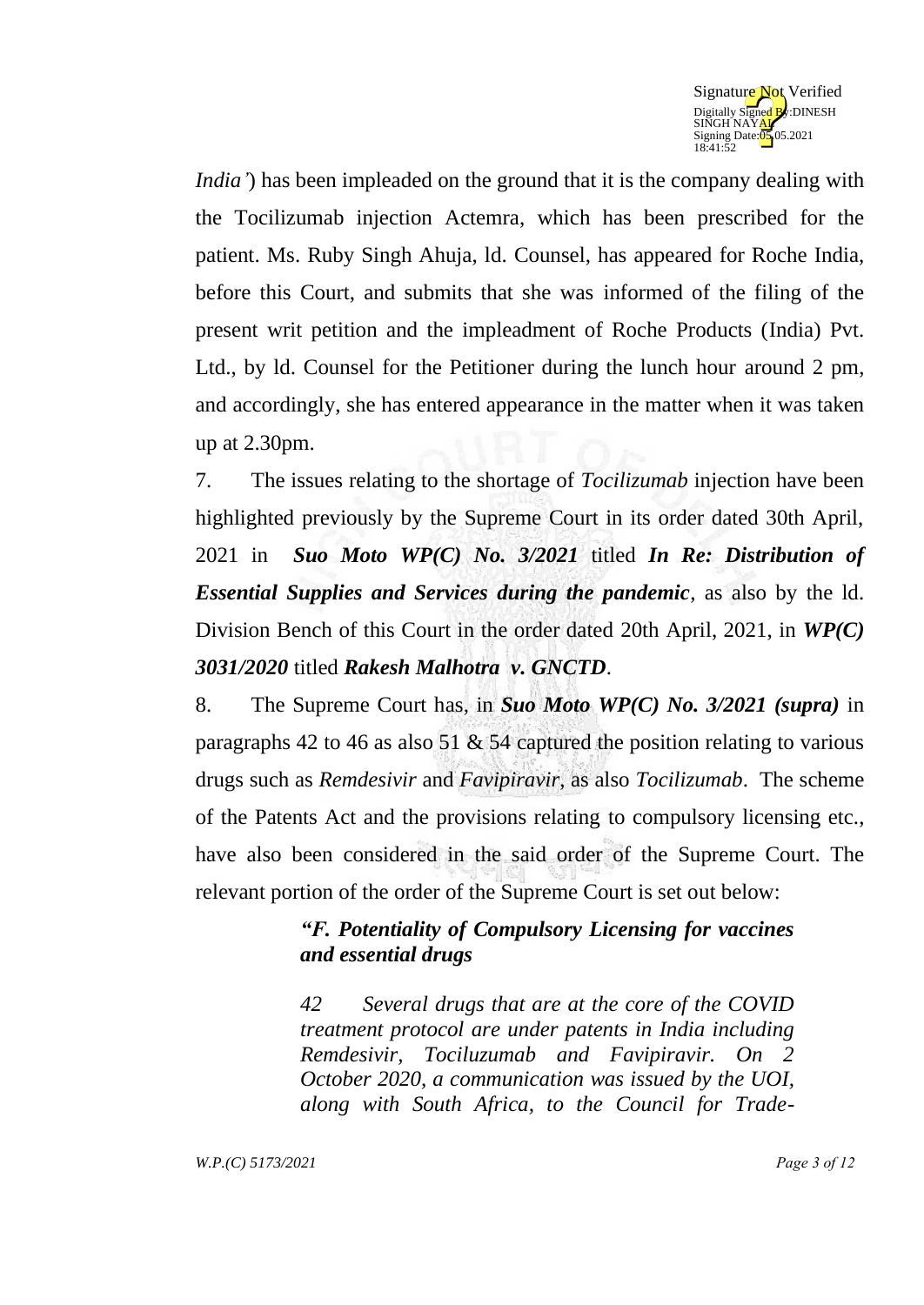

*Related Aspects of Intellectual Property which stated that there were several reports about intellectual property rights hindering timely provisioning of affordable medical products to patients. The communication also reported that some members of the World Trade Organization had carried out urgent amendments to their national patent laws to expedite the process of issuing compulsory/government use licenses.*

*43 In India, the patent regime is governed by the Patents Act, 1970, Section 92 of which envisages the grant of a compulsory license, inter alia, in circumstances of national emergency and extreme urgency. Once a declaration of national emergency is made, and the relevant patents notified, any person interested in manufacturing the drug can make an application to the Controller General of Patents who can then issue a compulsory license. The patentee would be paid a reasonable royalty as fixed by the Controller General of Patents. Further, under Section 100 of the Patents Act, the Central Government can authorize certain companies to use any patents for the "purpose of the government". Indian companies can begin manufacturing the drugs while negotiating the royalties with the patentees. If the Central Government or its authorized company is not able to reach an agreement with the patentee, the High Court has to fix the reasonable royalty that is to be paid to the patentee. Another alternative is for the Central Government to acquire the patents under Section 102 from the patentees. If the Central Government and the patentee is not able to reach a consensus on the price of the patents, it is up to the High Court to fix the royalty. Additionally, under Section 66 of the Patents Act, the Central Government is also entitled to revoke a patent in the public interest.* 

*44 The utilization of these flexibilities has also been*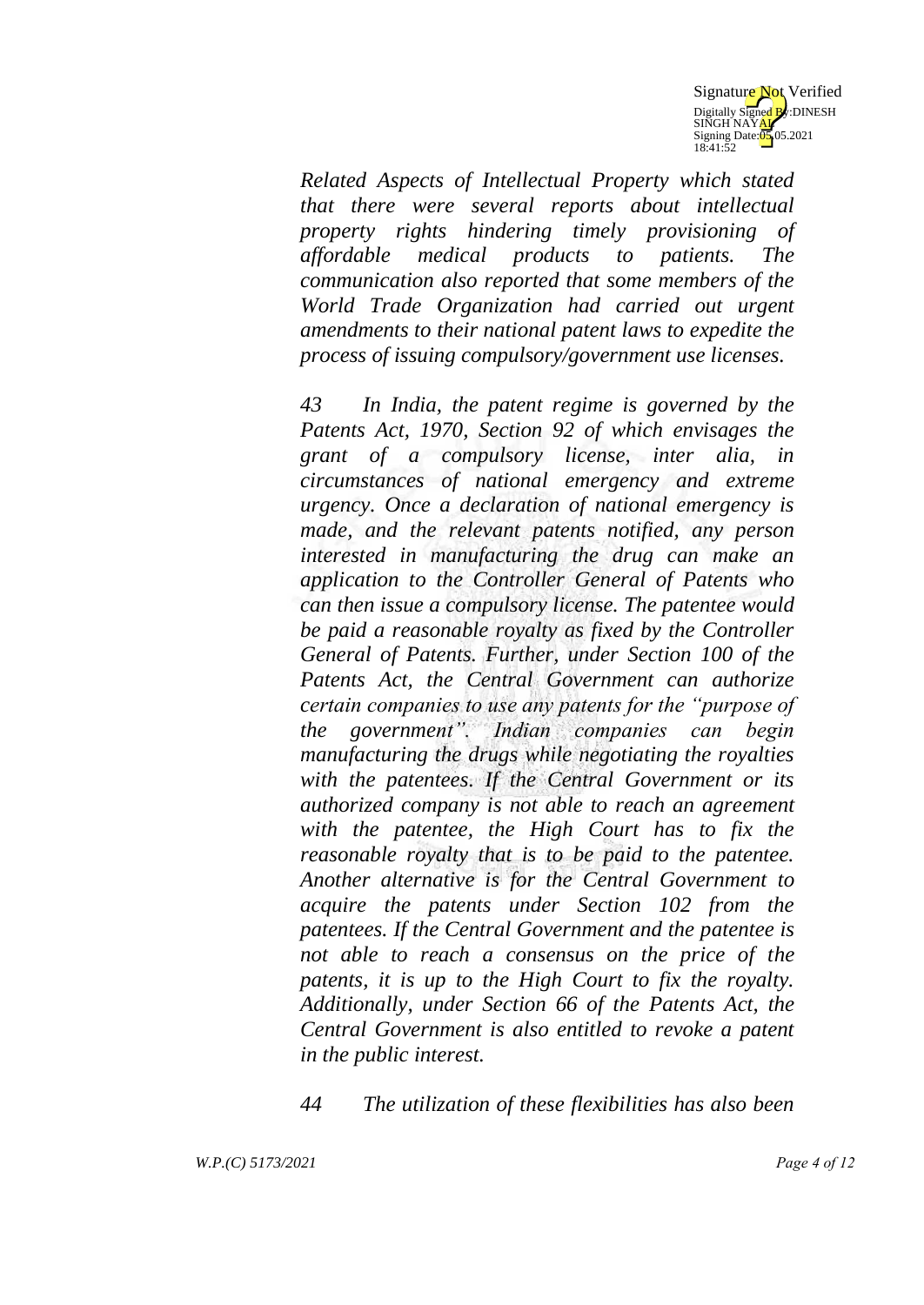

*detailed in the Trade Related Aspects of Intellectual Property Rights Agreement. Even as TRIPS obliges countries to ensure a minimum level of patent protection, it creates a permissive regime for the carving out of exceptions and limitations that further public health objectives. This is evident from a conjoint reading of Articles 7, 8, 30 and 31 of TRIPS. Article 7 outlines the objectives of the TRIPS as being to ensure the effective enforcement of intellectual property in a way that, inter alia, is "conducive to social and economic welfare". Article 8 gives member countries the freedom to take measures that protect public health and nutrition. Article 8(2) allows for the taking of TRIPS-compatible measures aimed at preventing the abuse of intellectual property rights. Articles 30 and 31 deal with exceptions to the rights of patent owners, by allowing grant of compulsory licenses. It leaves countries with significant breathing space to determine how the compulsory licensing or government-use levers can be triggered. While such determinations must be made on the individual merits of each case, the aforesaid caveat does not apply when the compulsory license grant is for national emergency, extreme urgency or public non-commercial use.* 

*45 According to the 2001 Doha Declaration, TRIPS should be interpreted in a manner supportive of the right of members to protect public health and to promote access to medicines. It recognizes the right of WTO members to use the full extent of the TRIPS flexibilities to secure this objective. Para 5(b) of the Doha Declaration provides the freedom to each member to grant compulsory licenses and to determine the grounds on which the licenses are granted. Para 5(c) leaves it up to each nation to determine what constitutes a national emergency or extreme urgency. In the context of the COVID-19 pandemic, we note that several countries such as Canada and Germany have relaxed*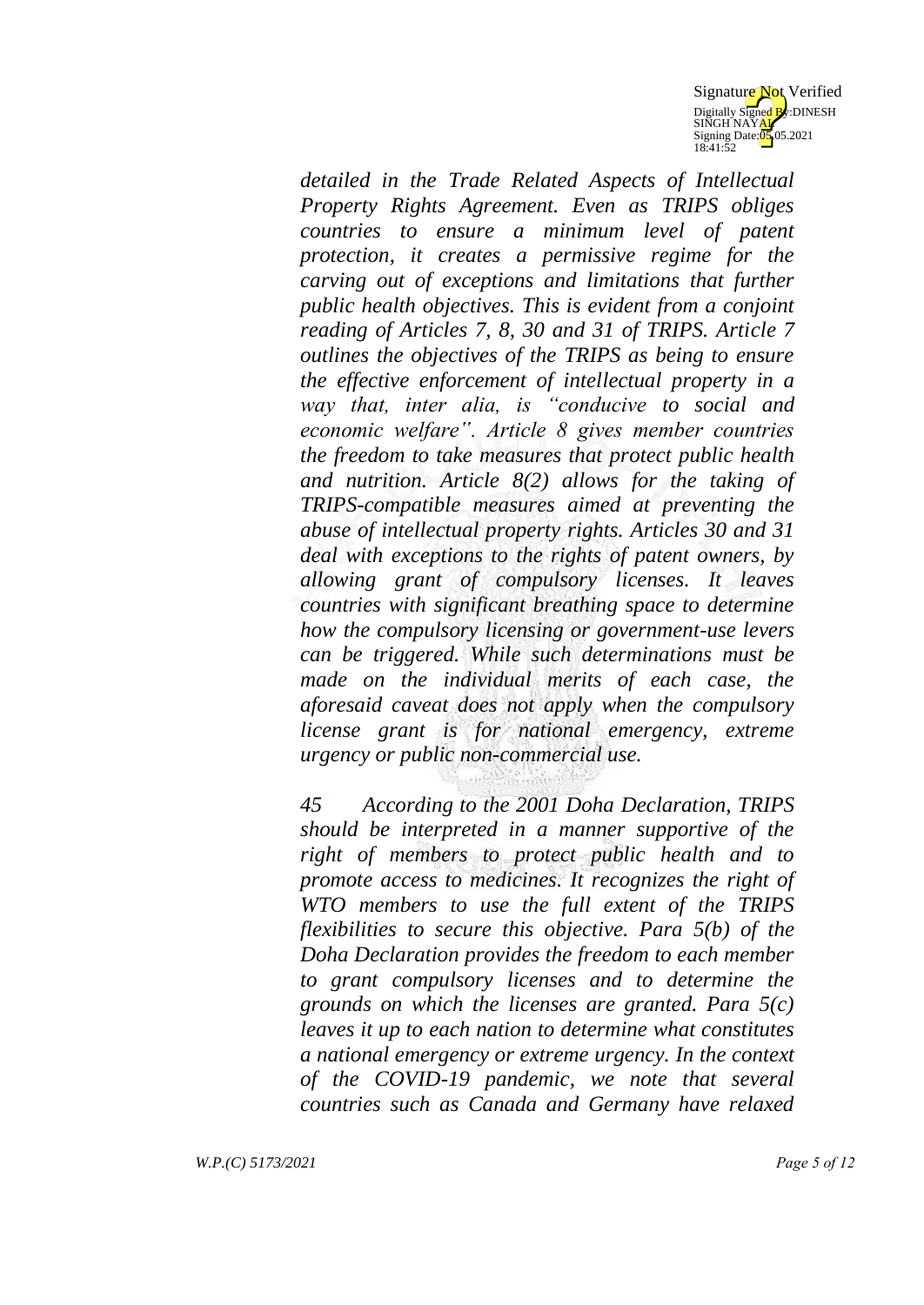

*the legal regimes governing the grant of compulsory licenses.*

*46 Whether and if so, the extent to which these provisions should be utilized is a policy decision for the Central Government. We have flagged the issue for its consideration. We have only outlined the legal framework within which the Central Government can possibly consider compulsory licensing and government acquisition of patents. The Central Government is free to choose any other course of action that it deems fit to tackle the issue of vaccine requirements in an equitable and expedient manner, which may involve negotiations with domestic and foreign producers of vaccines. We clarify that it is up to the Central Government to choose the best possible measures it can undertake during the current crisis keeping in mind that public interest is of paramount importance.* 

*…..*

*51 We have been informed by the Central Government in its affidavit that NPPA has revised the maximum retail price of Remdesivir to Rs 3500. However, it has come to our notice that several other drugs which are being prescribed by doctors for treating COVID-19 patients like Favipiravir, Tociluzumab, Enoxaparin, Ivermectin, Methylprednisolone, Paracetamol and Hydroxychloroquine are being priced at exorbitant rates creating issues of access and affordability. While this is not a direction of this Court, the Central Government can consider invoking its statutory powers under paragraphs 19 and 20 of the Drugs Price Control Order, 2013. Under paragraph 19 of the Drugs Price Control Order, 2013 the Government in extraordinary circumstances, if it considers necessary in public interest, can fix a ceiling price or retail price of the drug for a certain period. COVID-19 is a crisis of an unprecedented nature and qualifies as an extraordinary*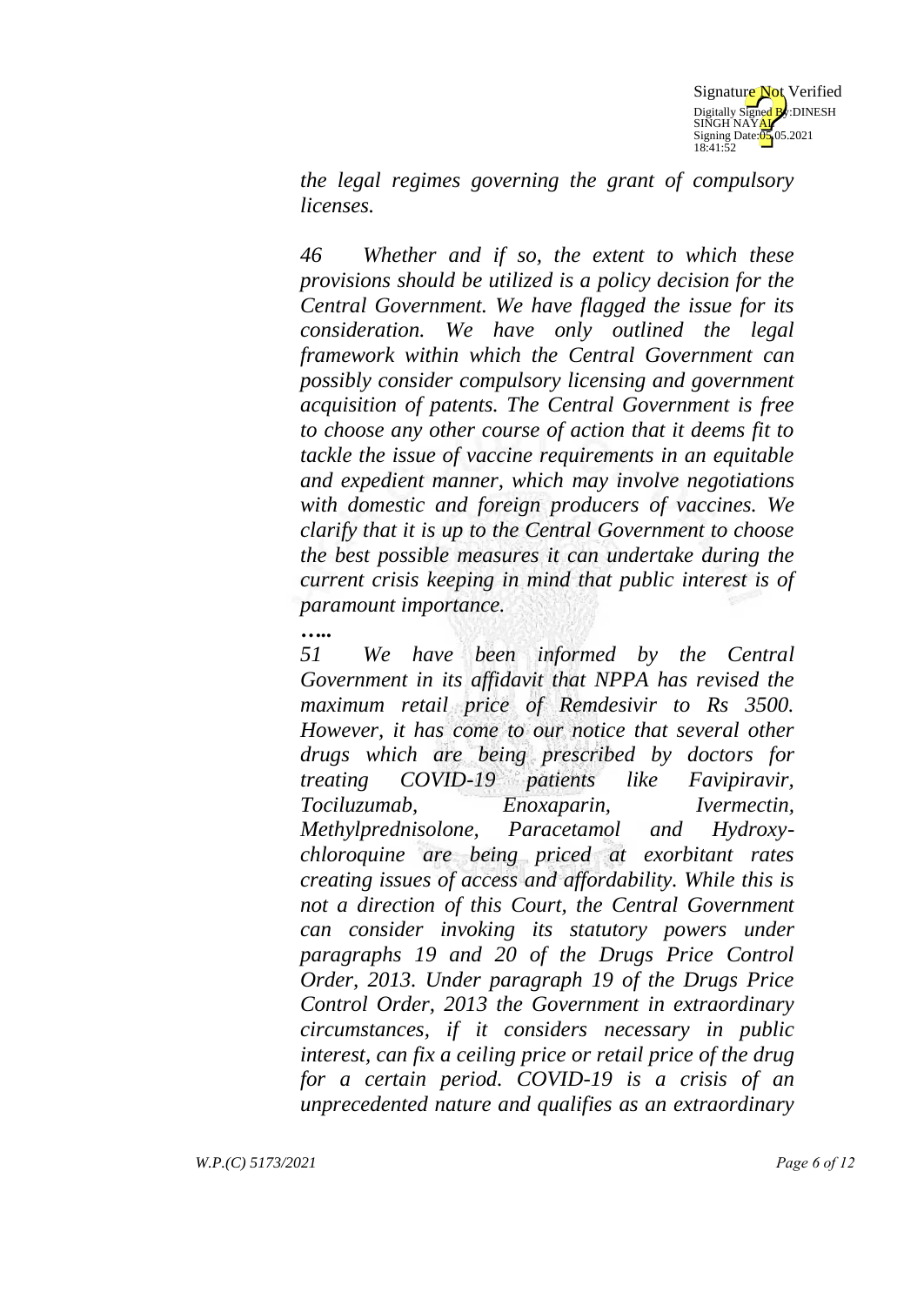

*circumstance. It will be in public interest to ensure that the price of essential drugs is fixed in such a manner that it is available even to the most marginalized sections of the society. The Government can even monitor the prices of the drugs under paragraph 20 of the Drugs Price Control Order, 2013 and ensure that no manufacturer increases the prices of the drugs by more than 10% of the maximum retail price during the preceding 12 months and where the increase is beyond 10% of the maximum retail price, it can oblige the manufacturer to reduce it to the level of 10% for the next 12 months.* 

*…..*

*54 It has been submitted on behalf of the Central Government that on 24 April 2021, DoP, NPPA and DGCI reviewed the production and supply of drugs such as Favipiravir, Enoxaparin, Ivermectin, Methylprednisolone, Paracetamol and Hydroxychloroquine. The supply of Remdesivir and Tociluzumab is already under the consideration of the Central Government. A meeting was also held on 25 April 2021 by DoP, NPPA and DGCI with the manufacturers to review stock position, availability and production plans. The Central Government should provide details of estimated demand of essential drugs mentioned above, production capacity, existing stocks, details of allocation and supply of such drugs."* 

9. Similarly, the ld. Division Bench of this court has also dealt with this position in its order dated 20th April, 2021 in *Rakesh Malhotra (supra),* observing that:

> *27. There are a number of other drugs which are being used for treatment Covid-19 patients, such as Tocilizumab, Favipiravir, Ivermectin, Dexamethasone, Methylprednisolone, Dalteparin, Enoxaparin, HCQ and Baricitinib. As per news reports, there are shortages of some, if not all, of the aforesaid drugs. Looking to the*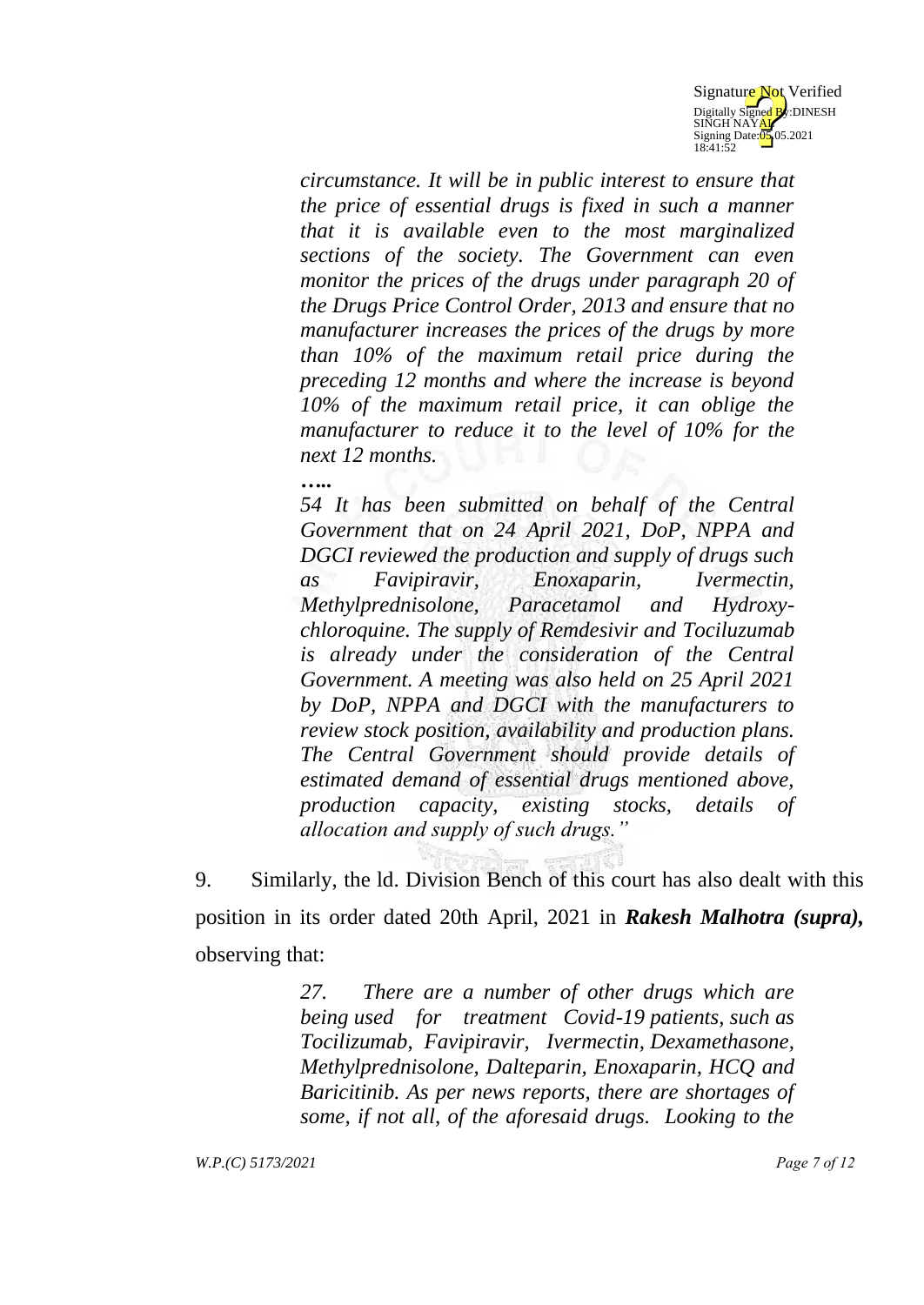

*emergent situation, we direct the Central Government to immediately reach out to the manufacturers/ patent holders/ licensees so as to forthwith ramp up the production capacities of the above, and all such other medications, as are essential for treatment of Covid positive patients. We may take note of the fact that the Patents Act provides for Compulsory Licenses under Section 84, and Special Provision for Compulsory Licenses or Notifications by the Central Government, under Section 92. Section 100 provides the power of the Central Government to use inventions for purposes of the Government.*

*28. Looking at the present day situation, there can be no doubt that a case is made out for exercise of its power by the Central Government/ Controller under the aforesaid provisions of law. At the same time, the interests of the Patent holders/ licensees should be kept in mind, since it on account of their investments, inventions and hard work that such like medicines are made available to the public at large. The best course would be to encourage the existing manufacturers to ramp up their production on a war footing. They should also be encouraged to grant voluntary licenses to other entities to manufacture the requisite drugs.However, if such efforts do not fructify soon enough, the Government/ Controller should not hesitate to invoke their jurisdiction and powers under the aforesaid provisions of the Patents Act, since the lives of thousands of people are being lost each day in the country due to COVID. The lives of the people take priority over everything else. Even if such like powers are exercised, the patent holders/ manufacturers can be adequately compensated by fixation of fair license fee. The Central Government should swing into action in terms of this order in this regard without any delay, and report progress on the next date of hearing."*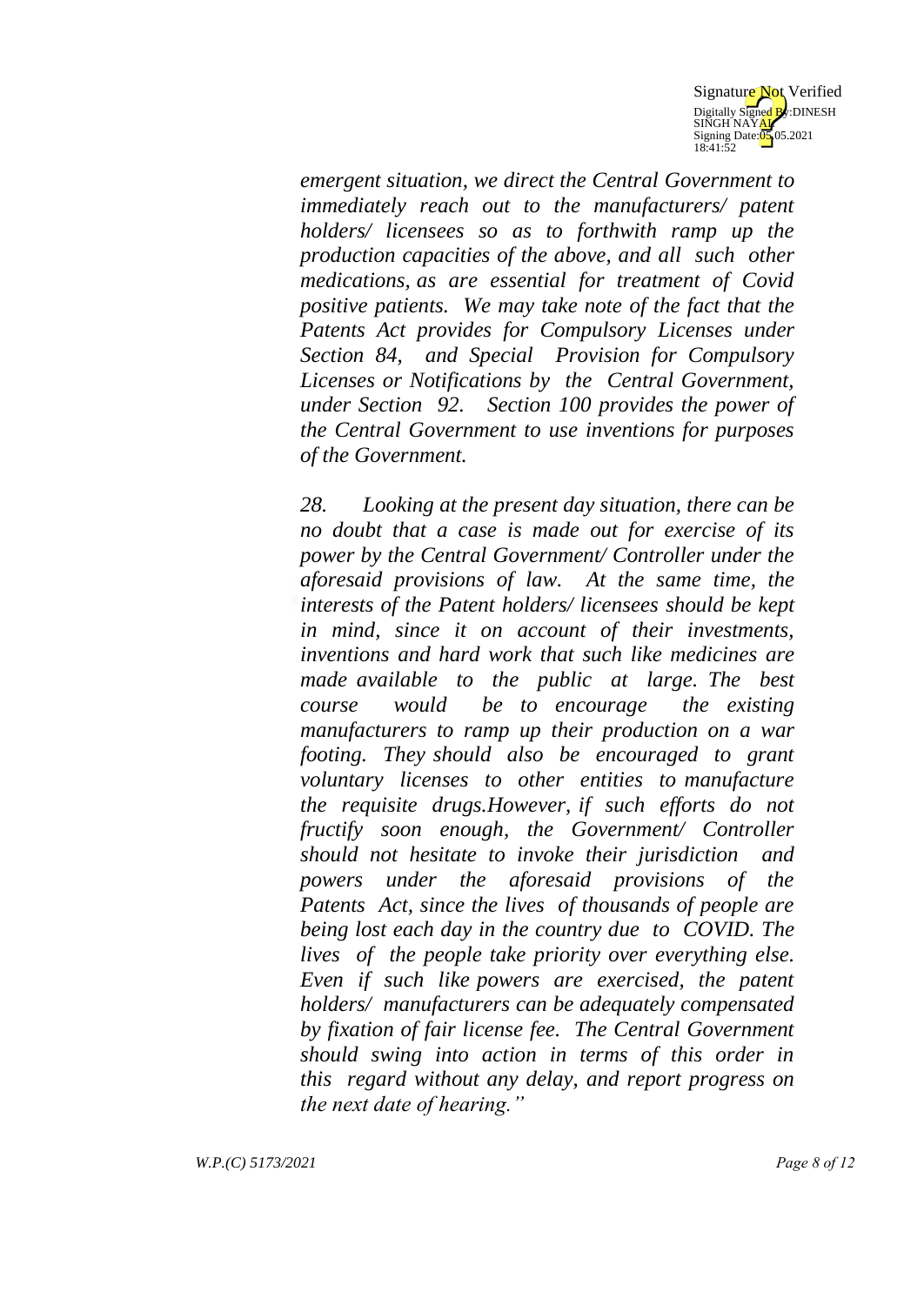

10. A perusal of the two orders above, clearly shows that there is a severe shortage of the drug *Tocilizumab* across the country. A reading of the above orders also shows that the issues relating to pricing, shortages and steps to be taken at the National level, including by the Central Government are being considered therein. In Delhi too there is shortage and several critical patients are being prescribed this drug.

11. Presently this Court is considering the question of immediate availability of the drug to the Petitioner and considering that there may be similarly situated patients in Delhi, submissions have been heard. As per the recent allocation letter dated  $30<sup>th</sup>$  April 2021, issued by Mr. Rajiv Wadhawan, Director, Ministry of Health Welfare and Mr. Navdeep Rinwa, Joint Secretary, Department of Pharmaceuticals, Government of India initially an interim allocation of 3245 vials of Tocilizumab was made for States/UTs along with Central institutions. A further quantity of 1200 vials, have been allocated to it for further allocation to the North Eastern States, UTs and Central Government institutions. From the said quantities the States/UTs/Ministries have been asked to approach the Ministry in case of requirement. Out of the said vials recently received, which have been distributed across the country, Delhi has been allocated a total quantity of 500 vials.

12. As per Mr. Anuj Aggarwal, ld. Counsel appearing for the GNCTD, the said 500 vials, which have been received by the GNCTD from the Union of India, have been further distributed within Delhi to various government as well as private hospitals and in fact, it has been admitted that a large number of hospitals could not even get the said drug for administration to their patients. Ld. Counsel further submits that there are at least 200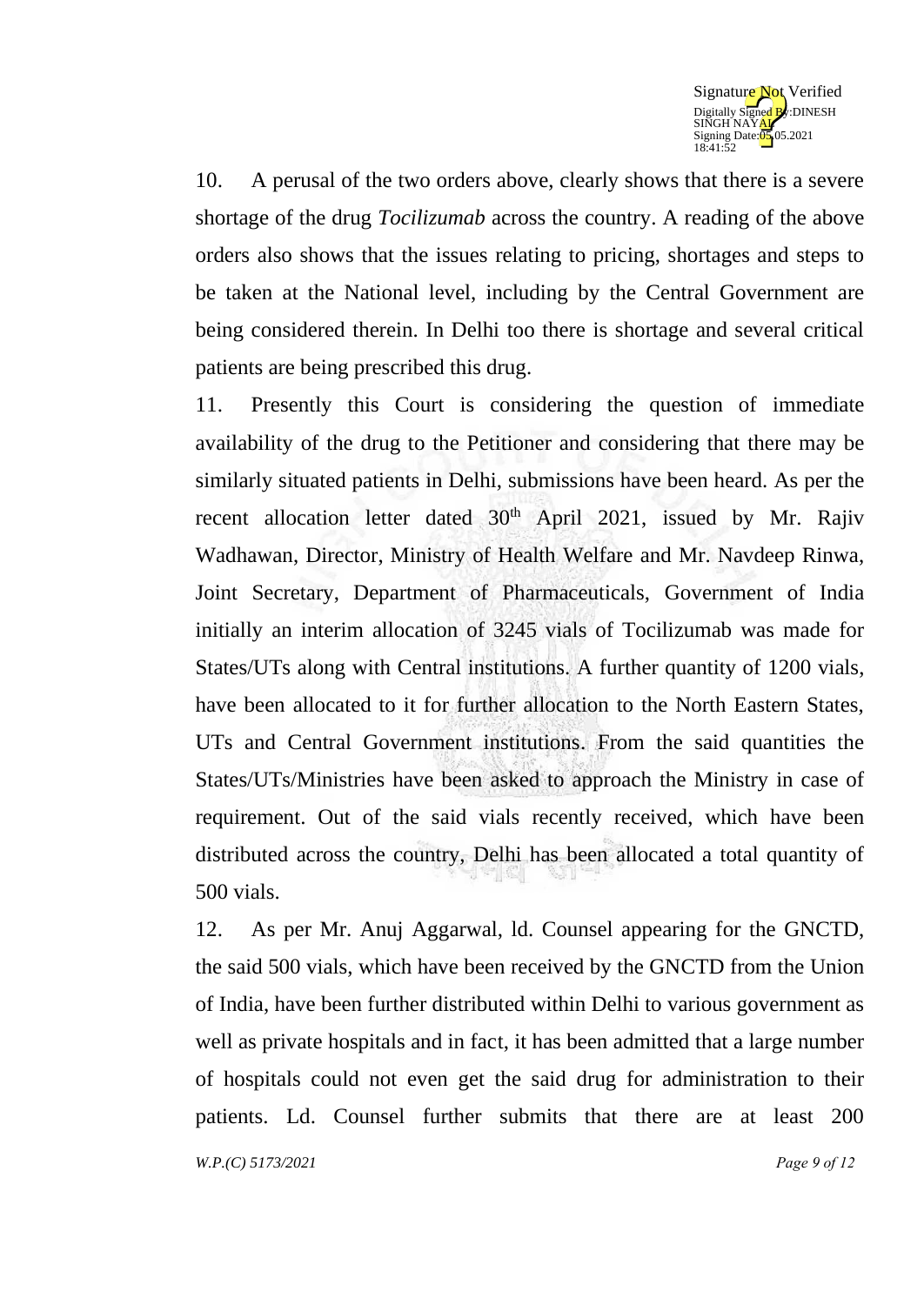

hospitals/establishments currently treating COVID-19 patients, and it is a matter of public knowledge that this drug- *Tocilizumab* is being prescribed to a large number of critically ill patients.

13. Considering that there are a large number of hospitals in Delhi, that are currently treating COVID-19 patients, there is a severe shortage in the availability of the said drug - *Tocilizumab*, and 500 vials, being made available, would not be sufficient. There is therefore an imminent need for the said drug in Delhi for critically ill patients who are being prescribed the same.

14. From the publicly available records it is clear that certain patents are stated to have been granted in respect of this drug. The order of the Supreme Court clearly records that the drug is not being manufactured in India. Considering the demand for the drug, even to those patients who are willing to pay and purchase the same, it is clear that adequate quantities are not being made available. The rationing of critical medicines in this manner, owing to lack of supplies from foreign shores and no local manufacturing, is completely unacceptable in a pandemic situation, especially when the consumers are willing to purchase the drug. In order to ensure immediate availability of the drug for administration of the same to critically ill COVID-19 patients who are prescribed the same, in Delhi, the following directions are issued:

> i. The Union of India to inform this Court, on the next date of hearing, as to how much further stock of *Tocilizumab* is available for distribution to the hospitals/medical establishments in Delhi.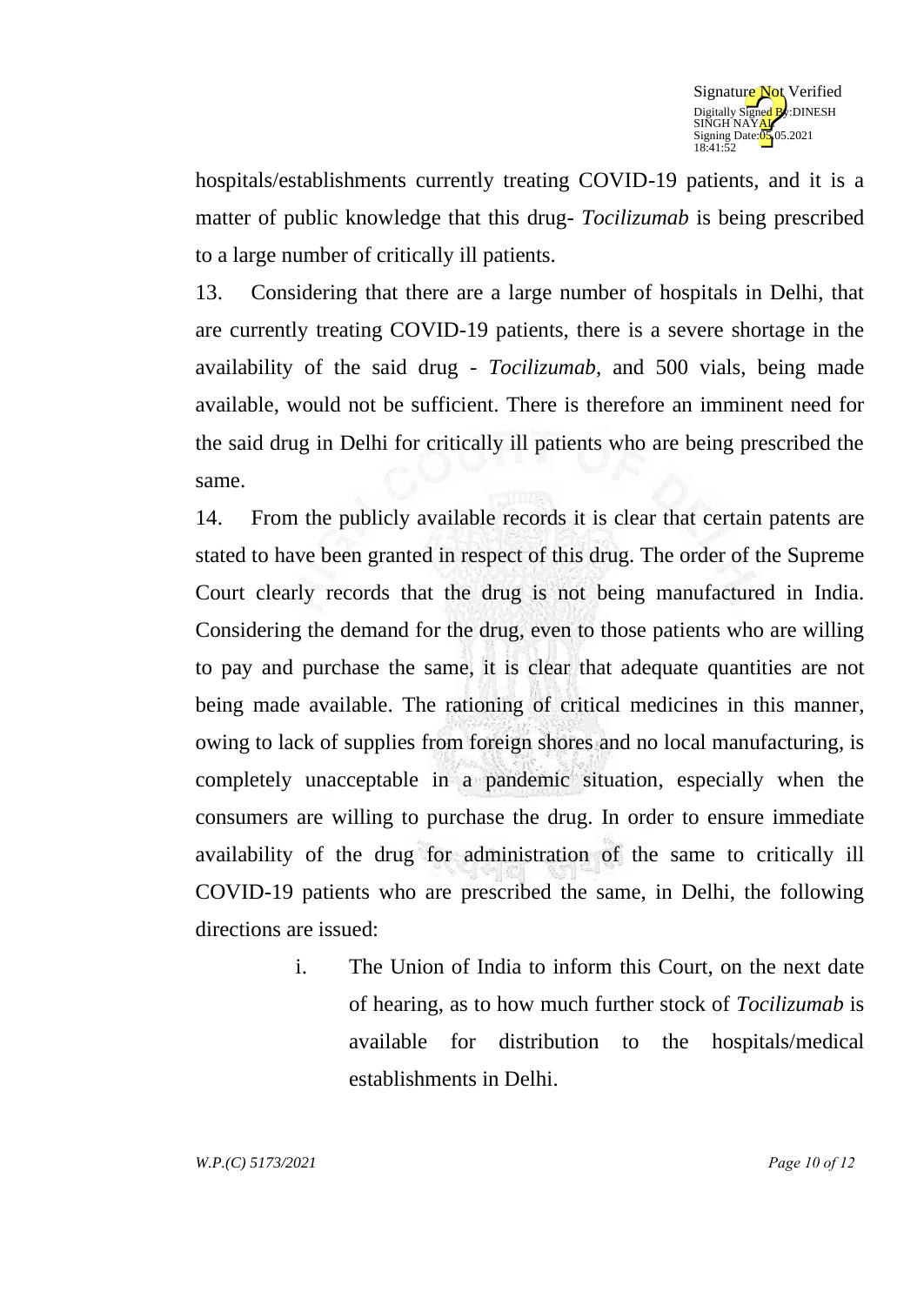

- ii. The UOI to also place on record the details of entities to whom approvals have been granted of *Tocilizumab* for manufacturing, marketing, importing or selling in India.
- iii. *Qua* the 500 vials of *Tocilizumab*, which were already allocated to the GNCTD by the Union of India, the GNCTD to inform this Court as to how much of the said stock has been consumed, and if any of the said stock is currently available for administration to any further patients who are being treated in smaller hospitals/ medical establishments, as also to the hospitals where the initial quantity of allocation could not be distributed.
- iv. Insofar as the company Roche Products (India) Pvt. Ltd. is concerned, the said company to place before this Court the following data and information:
	- a) Whether immediate quantities of the drug *Tocilizumab* can be obtained from any of the manufacturing units engaged in manufacture of the said drug, and made available in India, for the purpose of administration to Covid-19 patients in India?
	- b) The quantities of the drug Tocilizumab to be made available in India either through itself or through its licensee(s) in India on a monthly basis for the next four months.
	- c) What is the total quantity of this drug-*Tocilizumab*, that has been imported/sold in India,